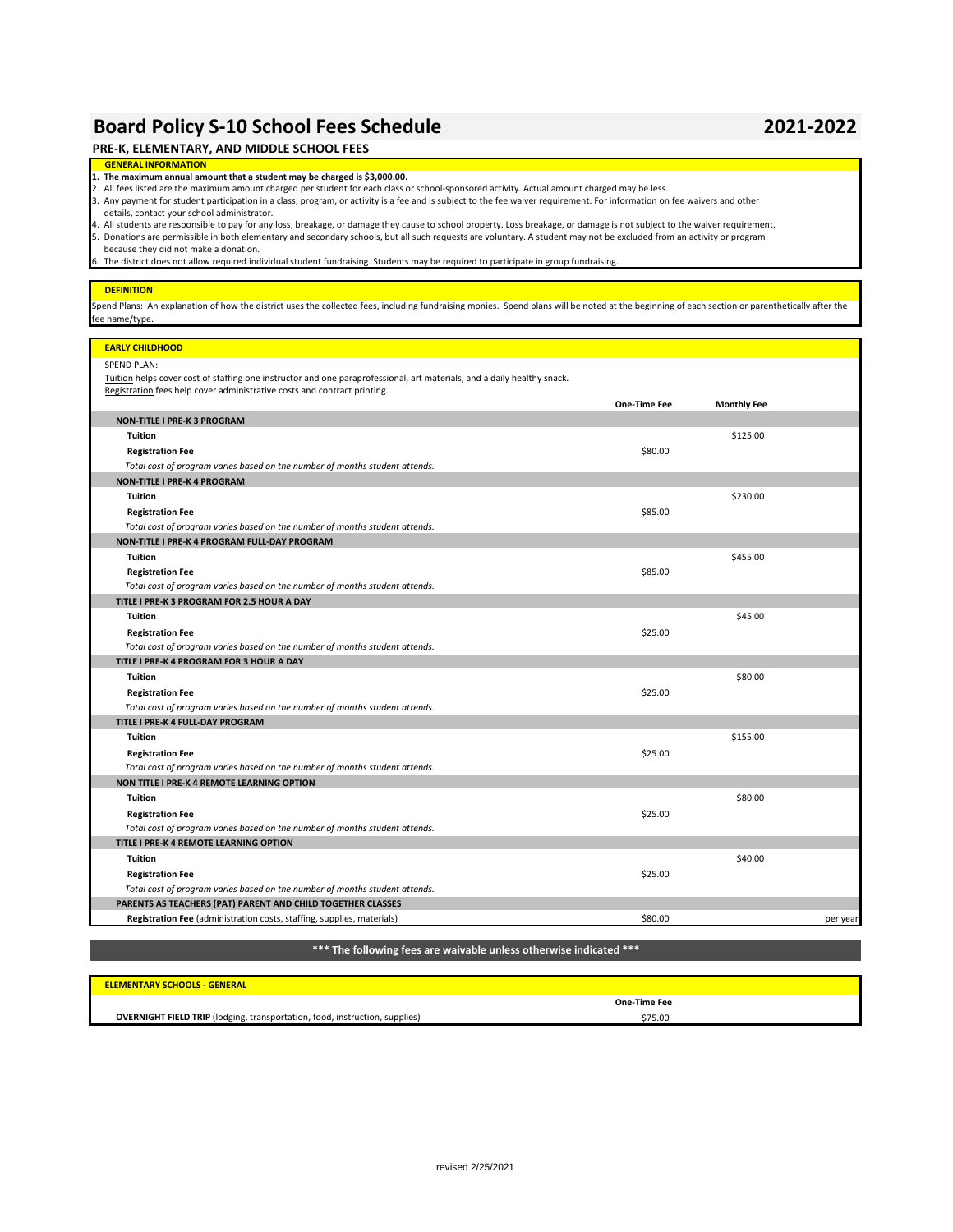## **Board Policy S-10 School Fees Schedule 2021-2022**

### **PRE-K, ELEMENTARY, AND MIDDLE SCHOOL FEES**

| <b>MIDDLE SCHOOLS - GENERAL</b>                                                        |              |              |
|----------------------------------------------------------------------------------------|--------------|--------------|
|                                                                                        | One-Time Fee |              |
| <b>ACTIVITY FEE</b> (admissions, end-of-year activities, promotion activities)         | \$12.00      |              |
| FIELD TRIP (transportation, food, admissions)                                          | \$10.00      |              |
| <b>ONLINE WRITING PROGRAM</b> (software subscription)                                  | \$8.00       |              |
| <b>REPLACEMENT ID'S (printing)</b>                                                     | \$5.00       |              |
| <b>SCIENCE RESEARCH TRAVEL</b> (transportation, lodging, food, admission, supplies)    | \$100.00     |              |
| STUDENT ORGANIZER/BINDER/PLANNER (student academic planner, journal, binder, calendar) | \$8.00       |              |
| <b>TEXTBOOKS</b> (replacement and maintenance of Utah Core texts)                      | \$15.00      |              |
| YEARBOOK (cost of item set by vendor)                                                  | \$25.00      | non-waivable |

| <b>MIDDLE SCHOOLS - CLASS FEES</b>                                                 |                     |                     |          |
|------------------------------------------------------------------------------------|---------------------|---------------------|----------|
|                                                                                    | One-Time Fee        | <b>Per Semester</b> |          |
| <b>CHOIR</b>                                                                       |                     |                     |          |
| Music Competitions and Festivals (entrance, transportation, adjudication)          | \$90.00             |                     |          |
| <b>Production Costs</b> (sheet music, copyright, costumes, props)                  | \$17.00             |                     |          |
| Uniform (shirt, sweater/sweatshirt/tie - specific items depend on choir structure) | \$35.00             |                     |          |
| <b>Total Fee</b>                                                                   |                     |                     | \$142.00 |
| <b>MIDDLE SCHOOLS - CLASS FEES continued</b>                                       |                     |                     |          |
|                                                                                    | <b>One-Time Fee</b> | <b>Per Semester</b> |          |
| <b>CTE</b>                                                                         |                     |                     |          |
| <b>Class</b> (tools, supplies)                                                     |                     | \$15.00             |          |
| <b>INSTRUMENTAL MUSIC</b>                                                          |                     |                     |          |
| Instrument Rental (if needed, covers cost of rental)                               |                     | \$30.00             |          |
| Music Competitions and Festivals (entrance, transportation, adjudication)          | \$90.00             |                     |          |
| <b>Production Costs (sheet music, copyright, costumes, props)</b>                  | \$17.00             |                     |          |
| <b>Total Fee</b>                                                                   |                     |                     | \$137.00 |
| <b>SCIENCE LAB</b>                                                                 |                     |                     |          |
| Lab (lab materials, experiment materials, notebook production)                     |                     | \$15.00             |          |
| <b>THEATER AND DANCE</b>                                                           |                     |                     |          |
| School Musical (choreography, royalties, costumes, set production)                 | \$50.00             |                     |          |
| <b>Production Costs</b> (scripts, copyright, costumes, props)                      | \$17.00             |                     |          |
| <b>Total Fee</b>                                                                   |                     |                     | \$67.00  |
| <b>VISUAL ARTS</b>                                                                 |                     |                     |          |
| Class (materials, portfolio production, safety, storage, cleaning, tools)          |                     | \$17.00             |          |
|                                                                                    |                     |                     |          |

### **OPEN CLASSROOM -** Open Classroom charges the same pre-k, elementary and middle school fees with the following exceptions. SPEND PLAN: Fees help cover administrative costs, staffing, and materials **Daily Fee Monthly Fee AFTER SCHOOL CARE** \$1250.00 \$250.00 \$250.00 \$250.00 \$250.00 \$250.00 \$250.00 \$12.50 \$12.50 \$250.00 \$250.00 \$250.00 \$250.00 \$250.00 \$250.00 \$250.00 \$250.00 \$250.00 \$250.00 \$250.00 \$250.00 \$250.00 \$250.00 \$250.00 \$250.00 \$25 **BEFORE SCHOOL CARE** \$100.00 \$100.00 \$100.00 \$100.00 \$100.00 \$100.00 \$100.00 \$100.00 \$100.00 \$100.00 \$100.00 \$100 **KINDERGARTEN ENRICHMENT**<br> **1992-1993 PRE-K HALF DAY**<br>
S250.00 \$250.00 \$250.00 \$250.00 \$250.00 \$250.00 \$250.00 \$250.00 \$250.00 \$250.00 \$250.00 \$250.00 \$250.00 \$250 **PRE-K HALF DAY** \$250.00 **PRE-K FULL DAY** \$500.00 **Item Expense 8th GRADE SCIENCE TRAVEL** (transportation, lodging, food, supplies) \$600.000 \$600.00

| SALT LAKE CENTER FOR SCIENCE EDUCATION - Salt Lake Center for Science Education charges the same pre-k, elementary and middle school fees with the following exceptions. |                     |          |
|--------------------------------------------------------------------------------------------------------------------------------------------------------------------------|---------------------|----------|
|                                                                                                                                                                          | <b>Item Expense</b> |          |
| <b>MIDDLE SCHOOL</b>                                                                                                                                                     |                     |          |
| Academic Course Fee (printing, supplies, materials)                                                                                                                      | \$15.00             |          |
| After School Program (administration costs, staffing, supplies)                                                                                                          | \$25.00             | per year |
| Annual Book Fee (book replacement)                                                                                                                                       | \$25.00             |          |
| Biology Travel (transportation, lodging, food, admission, supplies)                                                                                                      | \$125.00            |          |
| Field Trips (transportation, admission, supplies)                                                                                                                        | \$85.00             | per year |
| Lifetime Activities Outdoor Exploration Travel (transportation, lodging, food, admission, supplies)                                                                      | \$190.00            |          |
| Science Research Travel (transportation, lodging, food, admission, supplies)                                                                                             | \$100.00            |          |